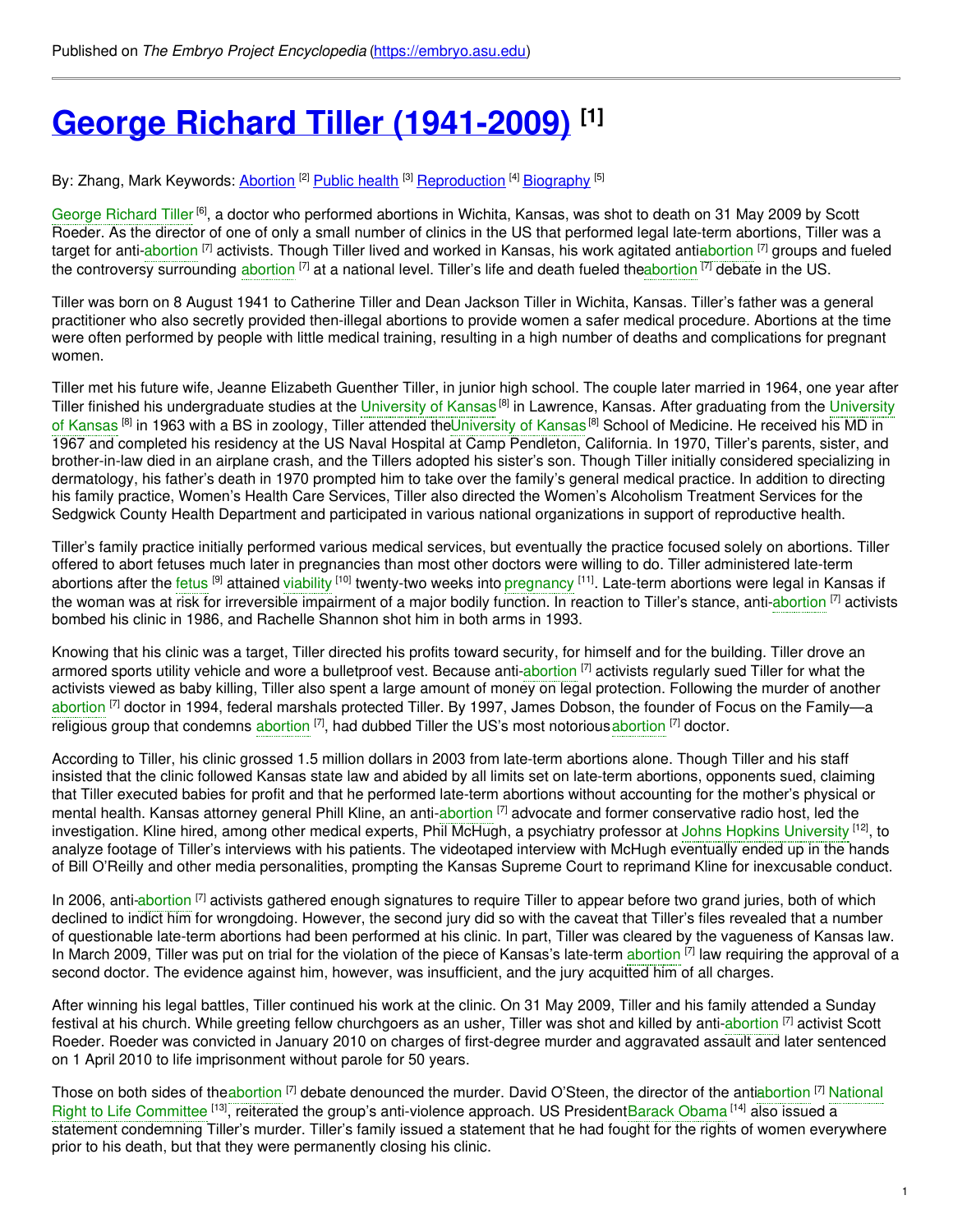Decades of controversy surrounding Tiller and his willingness to perform late-term, but legal, abortions culminated in his murder. A steadfast supporter of the pro-choice movement, Tiller both administered countless abortions and defended those same operations in court.

## **Sources**

- 1. Barstow, David. "An Abortion Battle, Fought to the Death."*The New York Times*, July 26, 2009.
- 2. "Dr. Tiller: Biography." The George R. Tiller Memorial Fund For the Advancement of Women's Health. <http://www.thegeorgefund.com/dr-tiller--biography.html> <sup>[15]</sup> (Accessed July 27, 2011).
- 3. Gettig, Elizabeth. "A Remembrance of Dr. George Tiller."*Journal of Genetic Counseling* 18 (2009): 404–6.
- 4. Hopkins, Janice Tanne. "George R. Tiller."*British Medical Journal* 338 (2009): 2465.
- 5. Kendall, Justin. "Doctor George Tiller's Obituary."*The Pitch*, June 3, 2009.
- 6. Stumpe, Joe, and Monica Davey. "Abortion Doctor Shot to Death in Kansas Church."*The New York Times*, June 1, 2009.

George Richard Tiller, a doctor who performed abortions in Wichita, Kansas, was shot to death on 31 May 2009 by Scott Roeder. As the director of one of only a small number of clinics in the US that performed legal late-term abortions, Tiller was a target for anti-abortion activists. Though Tiller lived and worked in Kansas, his work agitated anti-abortion groups and fueled the controversy surrounding abortion at a national level. Tiller's life and death fueled the abortion debate in the US.

#### **Subject**

Tiller, George, [1941-2009](https://embryo.asu.edu/library-congress-subject-headings/tiller-george-1941-2009) <sup>[16]</sup> [Abortion](https://embryo.asu.edu/library-congress-subject-headings/abortion-services) <sup>[17]</sup> [Late-term](https://embryo.asu.edu/library-congress-subject-headings/late-term-abortion) abortion <sup>[18]</sup> Abortion services <sup>[19]</sup> [Fetus](https://embryo.asu.edu/library-congress-subject-headings/fetus) <sup>[20]</sup> Focus on the Family [\(Organization\)](https://embryo.asu.edu/library-congress-subject-headings/focus-family-organization)<sup>[21]</sup> [Roeder,](https://embryo.asu.edu/library-congress-subject-headings/roeder-scott) Scott<sup>[22]</sup> [Abortion,](https://embryo.asu.edu/medical-subject-headings/abortion-legal) Legal<sup>[23]</sup>

#### **Topic**

[People](https://embryo.asu.edu/topics/people)<sup>[24]</sup> [Reproduction](https://embryo.asu.edu/topics/reproduction)<sup>[25]</sup>

#### **Publisher**

Arizona State University. School of Life Sciences. Center for Biology and Society. Embryo Project Encyclopedia.

#### **Rights**

© Arizona Board of Regents Licensed as Creative Commons Attribution-NonCommercial-Share Alike 3.0 Unported (http://creativecommons.org/licenses/by-nc-sa/3.0/)

#### **Format**

<u>[Articles](https://embryo.asu.edu/formats/articles)</u>  $^{[26]}$ 

**Last Modified** Wednesday, July 4, 2018 - 04:40

**DC Date Accessioned**

Monday, November 5, 2012 - 19:10

### **DC Date Available**

Monday, November 5, 2012 - 19:10

#### **DC Date Created**

2012-07-16

#### **DC Date Created Standard**

Monday, July 16, 2012 - 07:00

#### **c** [Contact](https://embryo.asu.edu/contact) Us

© 2021 Arizona Board of Regents

The Embryo Project at Arizona State University, 1711 South Rural Road, Tempe Arizona 85287, United States